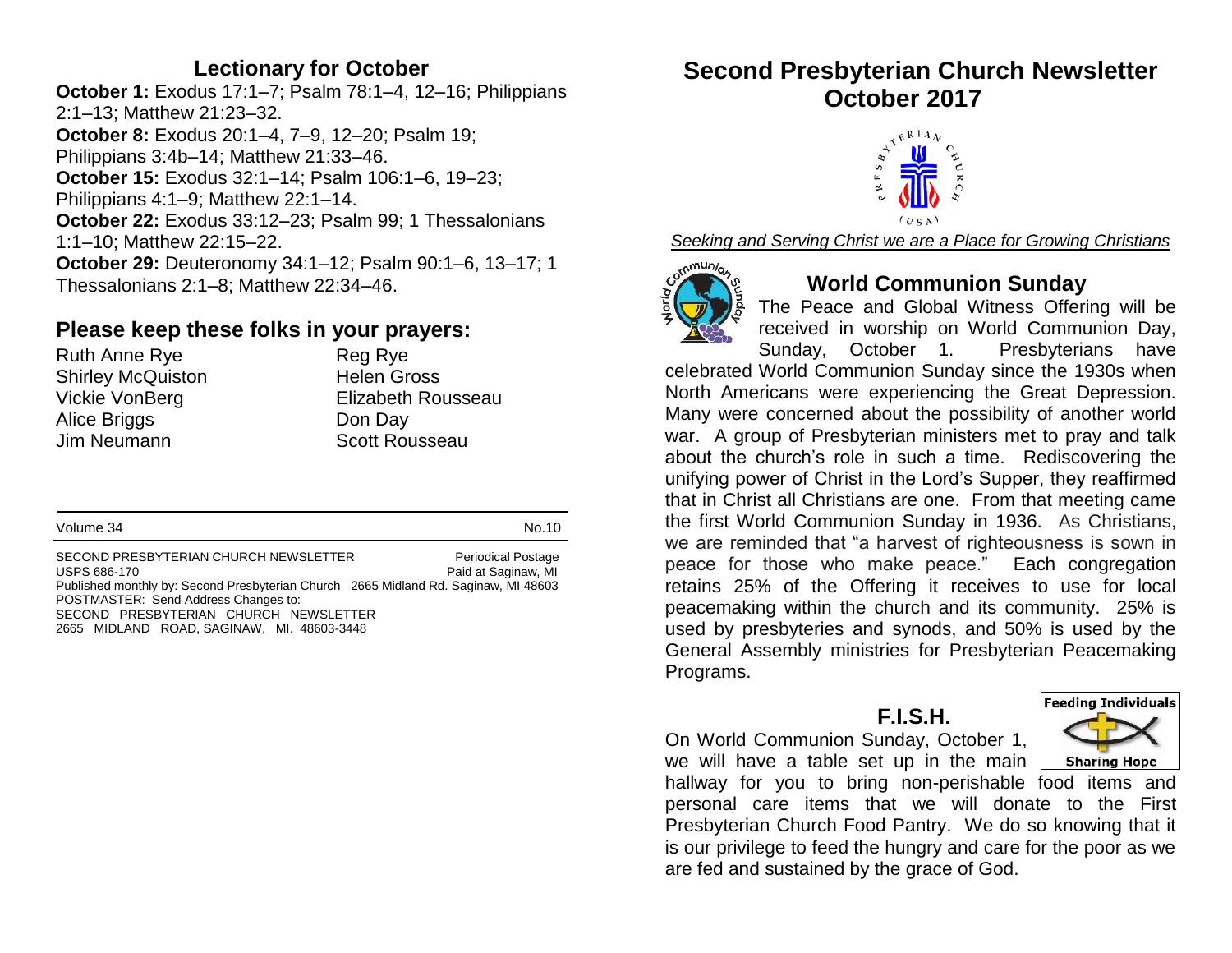#### **Note from Jim Neumann:**

Dear Friends,

 For over twelve years I've had back problems with herniated disks in my lower back. On August 12 my back pain reached new heights, and I couldn't walk. The last few weeks brought several trips to the emergency room and several hospital stays. I have had two pain blocks, neither of which helped. So it was decided that the next step would be surgery. I always thought that I might need to have surgery, but I thought it could be planned and then scheduled.

 Well, so much for planning! On Sunday, September 10, I had to have surgery. The L5-S1 vertebrae in my back were fused and I'm now on the road to recovery after several days in the hospital and then some time at Covenant Rehab.

 I have been told that the recovery process is a long one with many steps along the way as the bone heals. As I'm able, I'll be doing more and more at church, but a full return to work is still off in the future. It's at times like this when one really understand how blessed one is - not only with doctors, nurses and assistants but also with all of you!

I want to thank all of you for all your expressions of care and concern for me, Trish, and my family. Thanks to those who have put the worship services together, for those who have led worship and preached during worship.

And most of all, thanks to the staff for making sure that the work of the church and the worship of the church has been faithfully and carefully done.

 I am a very blessed man. Thank you for the way you have cared for me and my family! Jim

# **Men's Fellowship Breakfast**



All men of the church are invited to come and join us on Saturday, October 7, for breakfast, study and

fellowship. We meet at 8:00am at the church, as we continue our study of the Book of Acts. This month's study begins at Acts 6:6. Come and join us!

# Mission highlights **"Go also the second mile" Matthew 5:41**



The CROP Hunger Walk will be on Sunday, October 8, with registration at the YMCA starting at 1:00 pm, and the walk starts at 1:30pm. If we raise 10% more than we did last year, we'll earn an additional \$1,500 from an anonymous donor, so sign up in the main hallway to sponsor a walker!

CROP Hunger Walk helps support hunger-fighting efforts in America and around the world. CROP helps provide food and water, and also resources that empower people to meet their own needs. 25% of the total amount raised stays in our community to fight hunger and poverty through local agencies. Money raised through the CROP Walk helps them refill their pantry shelves after the summer fundraising "doldrums". Though the need is great, so is the compassion of our Lord, Jesus Christ, who we are called to imitate.

## **Our Mission at Work**

The Mission committee recently delivered school supplies and winter outerwear to both the Brethren School in northern Michigan and Arthur Eddy



Academy here in Saginaw. The following is a list of what we donated and sent:

**School supplies** - 71 Backpacks, 47 rulers, 49 packages of pencils, 218 notebooks, 104 boxes of crayons, 37 pairs of scissors, 55 glue sticks, 17 packages of construction paper, 25 bottles of glue, 97 folders, 9 packages of markers, 20 packages of colored pencils and 7 binders.

**Winter outerwear** - 19 pairs of gloves, 134 hats and scarves, 135 coats, 122 pairs of boots, and 15 pairs of snow pants.

**Thank you** to all those who donated and those who sorted, counted and packed the loads for delivery!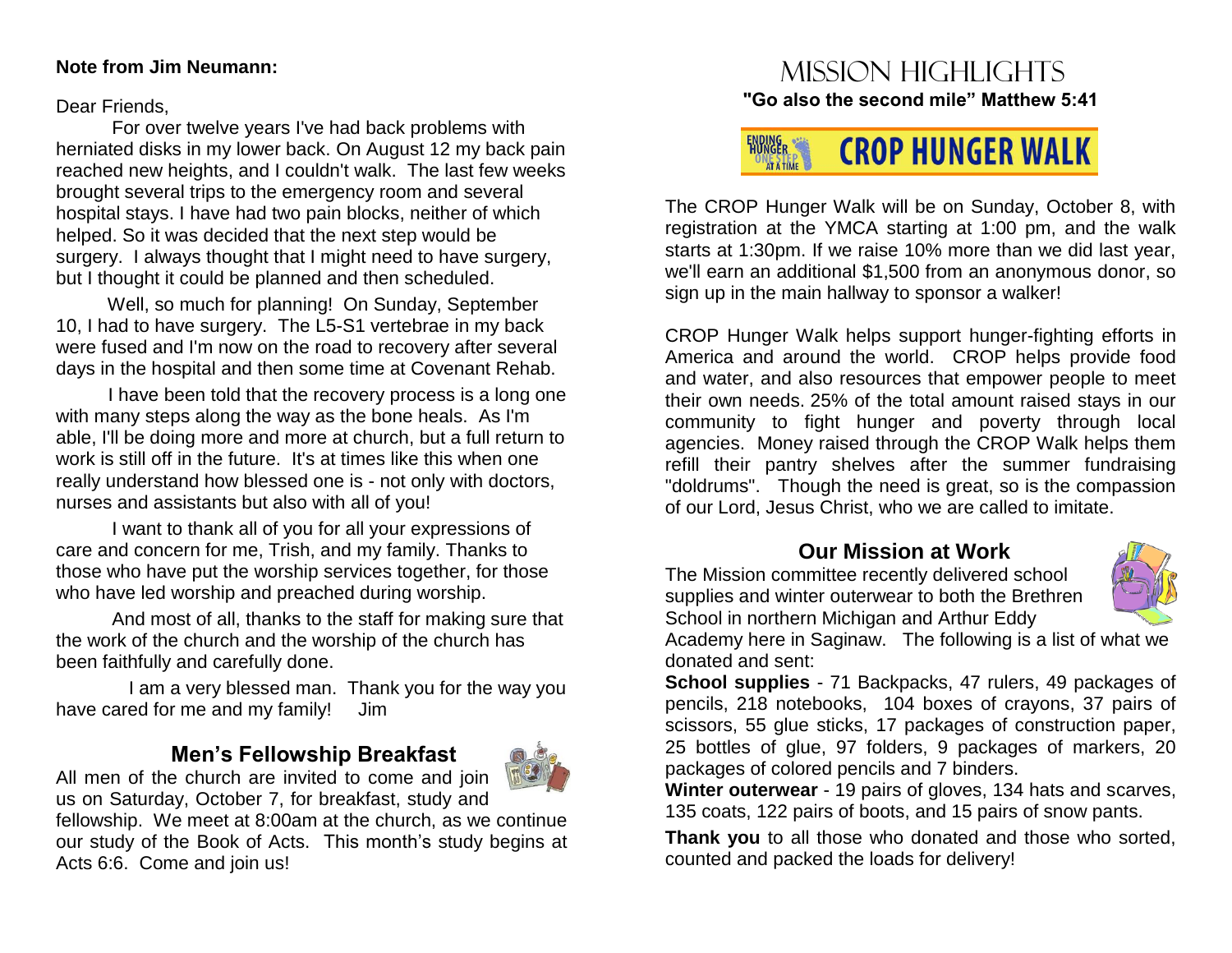#### **2 nd @ Second Adult Education**

We have begun a new series from "The Great World Religions Courses" called "Great World Religions". This is a comprehensive study of the five major world religions - Christianity, Islam, Judaism, Hinduism, and Buddhism**.** This DVD lecture series begins with University professor and international government and media consultant John L. Esposito. He guides us through facts and myths surrounding Islam and its more than 1.2 billion adherents. How familiar are you with the world's second largest and fastest-growing religion? Many of us know little about the faith and are familiar only with the actions of a minority of radical extremists. This course will help you better understand Islam's role as both a religion and a way of life, and its deep impact on world affairs both historically and today. Get your coffee and doughnut then join us at 10:45am in the library! Please note that there is NO 2<sup>nd</sup> @ Second on October 8.



# **2018 Reach Workcamp Meeting**

It is time to start planning the Youth mission trip for the summer of 2018 so we will have a quick informational meeting on Sunday, October 1, at 10:45am in the youth room. We are going to New Berlin, New York from July 8 – 12, 2018. The trip is open to any youth entering  $7<sup>th</sup> - 12<sup>th</sup>$  grades in the Fall of 2018. No commitment is necessary at this time but if you are joining us or just want some information please join us at this meeting.

### **Youth Corn Maze**

We will be having some fun in the corn field on Sat., October 21! We will be traveling to Frankenmuth for a Corn Maze and the cost is \$7.00 per person.



We will leave church at 6:30pm and will call parents on our way back. Please sign up so we have enough seats in vehicles! Any youth currently in  $6<sup>th</sup> - 12<sup>th</sup>$  grades and their friends are welcome!

# **Odd Tuesday Bible Study**

Until Jim is able to come back full time, the Odd Tuesday Bible Studies are postponed. We will let you know in advance when he can start these studies again.

# **Fish Fry, Bake Sale & SERRV Sale**



We'll need lots of help at the Fish Fry on Friday  $\sqrt{f(S) + f(S)}$ October 20. Signup sheets are in the gathering area. It takes many hands to make this event a success….and it's also really great fellowship. We will also have a Bake Sale and the SERRV sale during the Fish Fry.

## **Scrip Order**



We will place a Scrip order on Sunday, October 1. You may stop by the office any Sunday to purchase any of

these gift cards that we have on hand: **Applebee's \$25 Taco Bell \$10 Meijer\$25/\$50/\$100 Speedway \$25/\$100 Logan's Roadhouse \$25 Walmart/Sam's \$25/\$100 Olive Garden/Red Lobster \$25 Kohl's \$25** 



### **Sunday School Workshops**

We still need workshop leaders for Sunday school this year! Our theme is "A Witness to God's Presence". It starts with Genesis and ends with the Church. Some of the units we will be exploring are Creation, Plagues and Passover, The Incarnation, Feeding the 5000, the Lord's Prayer, Walk to Emmaus and Paul on the Road. There is a signup board in the Sunday school hallway. Please check to see where you can best serve!

#### **Nursery Position**



Second Presbyterian Church is looking for a part

time Nursery worker. The position is about 3 hours per week most Sunday mornings and other times during the year as needed. Applications are available in the church office. If you would like more information please see Peggy.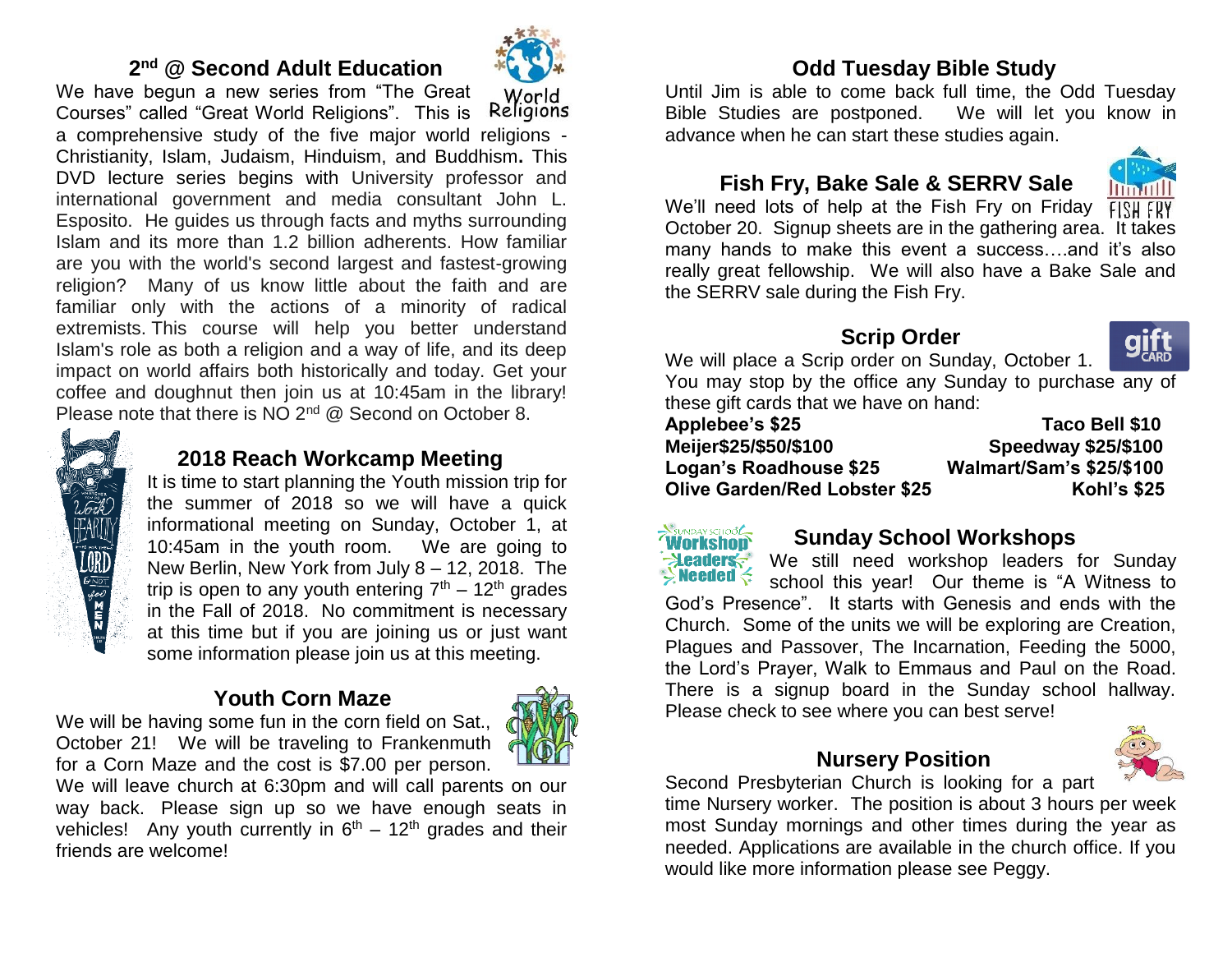#### **PYG - CROP Walk**

The Youth will be participating in the CROP Walk on Sunday, October 8<sup>.</sup> The walk is downtown and we will leave church at 12:30pm to head to the YMCA to register and start walking Wear your walking shoes and dress for the weather! We do have a fundraising envelope for our Youth Group so please ask your family and friends if they can help support the fight against hunger and support us in the walk. The envelope is at church or you can get your fundraising donations to DJ, Becca or Tammi. Please let us know if you are planning to attend so we can be sure to have transportation!

## **Youth Events**



**Sunday, October 1** – REACH meeting at 10:45am, then PYG until noon.

**Sunday, October 8** – CROP Walk. We will leave church at 12:30pm. Please join us for this walk and pray for nice weather!

**Sunday, October 15** – PYG 10:45am to noon.

**Saturday, October 21** – Corn Maze! Check the newsletter for details and watch for the signup sheet.

**Sunday, October 22** – NO PYG

**Sunday, October 29** – PYG Halloween Bash! 6:00pm to 8:00pm. Watch your email and bulletins for details.



### **Memorial Service**

There will be a memorial service for Warda Compton here at Second Presbyterian Church at

11:00am on Saturday, October 7. Visitation is from 10:00am until time of service.

#### **We received a thank you note from Kaleva Elementary School for school supplies and outerwear:**

It is with heartfelt thanks that we are writing this card. So many students were helped because of your generosity! Thank You! Kaleva Norman Dickson Elementary School

## **Sunday School Registration**

Please register your child/children for the **2017-2018 Sunday school year** in the Sunday school hallway right outside the office. This will help us keep track of valuable information for all children who attend Second Presbyterian Church.



#### **Busy Hands and Hearts**

Busy Hands and Hearts reaches out to our community by making lap quilts, hats, mittens and other items for local shelters. You do not have to sew or knit to join in. Come and see all of our new ideas and share your ideas with the group. We will meet on Monday, October 2, from 1:00 to 3:00 p.m. We can always use more help doing mission work and we have a great time together. If you need more information please see Carol Smith or Ruth Anderson.

## **Florence Gilmour Circle**



All women of the church are invited to join us on

Wednesday, October 11, at 9:30am as we begin a new study and discussion of the book, *The Grand Weaver* by Ravi Zacharias. We'll look at Chapter 1, "Your DNA Matters".

#### **All God's Children Have a Place in the Choir**

Why not join us! This is a great time to join the Chancel Choir. We meet to practice on Wednesdays at 7:00pm. We would love to have you join us as we celebrate our faith in song.



### **Boy Scouts Popcorn & Wreath Sale**

On Sunday, October 8, our Boy Scouts will be in the gathering area after worship to take



orders for their Popcorn and Wreath sales. The profits from these items support the Scouts going to camps and events all year long. Please support our Boy Scouts!